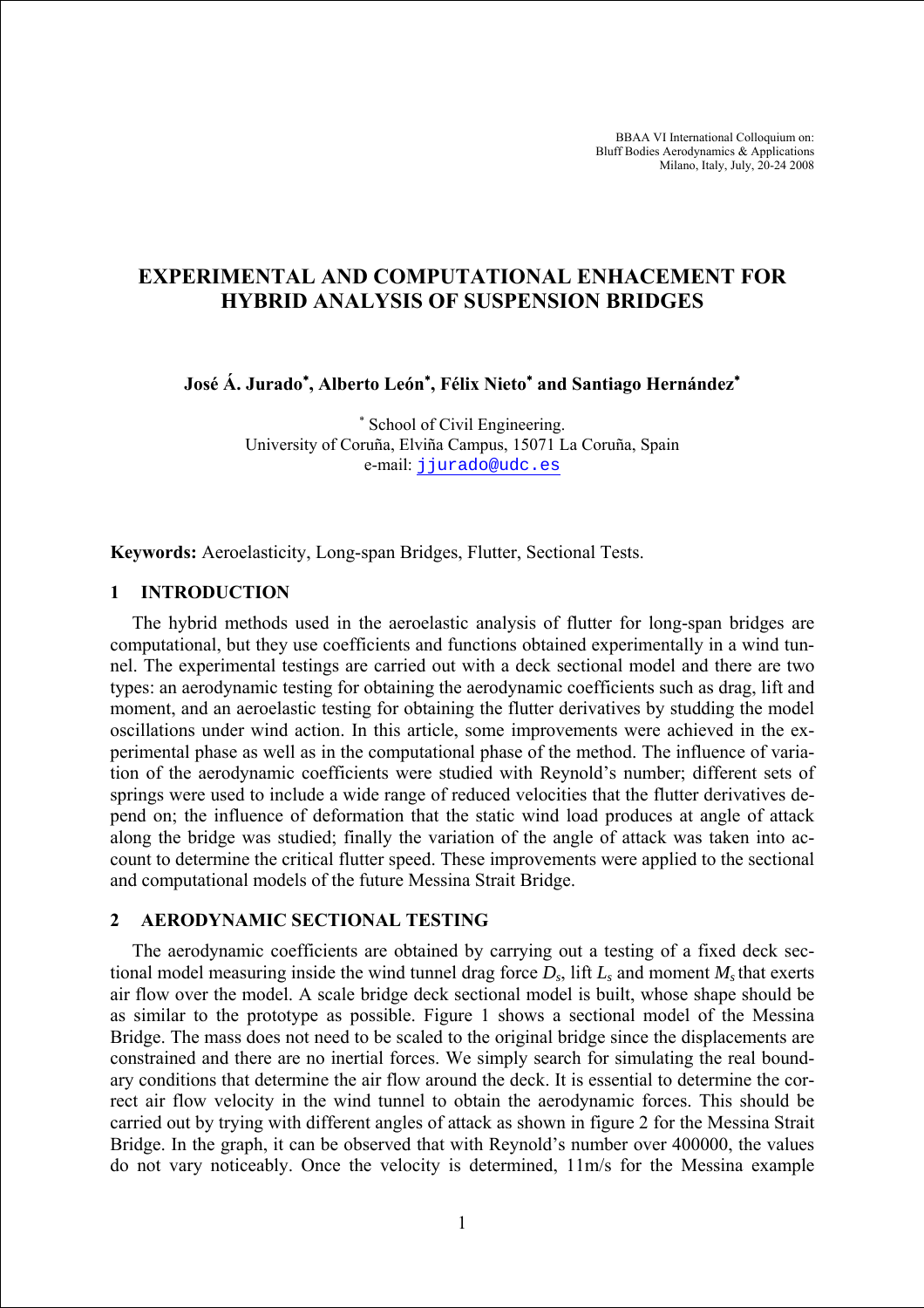which corresponds to  $Re = 460000$ , the testings were carried out varying the angle of attack to obtain the aerodynamic coefficient graphs like the one shown in figure 2.



Figure 1: Sectional deck model of the Messina Strait Bridge.



Figure 2: Left) Variation of the aerodynamic coefficients for different angles of attack in function of Reynold's number. Right) Aerodynamic coefficients for *Re* =46000.

#### **3 AEROELASTIC SECTIONAL TESTING**

The aeroelastic sectional testings under free vibration consist of sustaining the sectional model by springs and make them freely oscillate with and without air flow inside the wind tunnel. A detailed explanation of this procedure is found in Jurado, Leon and Hernandez [1]. From the displacements of the model, we can calculate the stiffness properties and damping, for example with the MITD (Modified Ibrahim Time Domain Method), and from the variation of those properties as the wind velocity varies, we can obtain the flutter functions.

A sectional model requires less similarity conditions than a reduced complete bridge model. The geometric similarity is essential and the model length should be three times its width in order to be considered two-dimensional. There is no need to consider a scale of masses since we only try to quantify the wind action in function of the oscillatory movements of the deck. The model can be elastically sustained using eight to twelve springs: four or eight vertical and four horizontal ones.

The stiffness of the springs determines the vibration frequencies  $2\pi f = \omega$  of the system that together with the wind velocity in the tunnel *V* and the model width *B*, determines the range of reduced velocities  $V^* = V/2B = 2\pi V/\omega B = 2\pi K$  for the flutter functions. For example, eighteen flutter functions of the deck model of the Messina Bridge were obtained for angles of attack of the equilibrium position:  $-3^\circ$ ,  $0^\circ$  and  $+3^\circ$ . Four types of supporting were used in order to vary the natural frequencies and get a wide range of reduced velocities. The testings were carried out for wind velocities between 6 and 20 m/s.

Natural frequencies of the model and limits of the reduced velocity for flutter functions are shown in Table 1 for each test. With the tests 2 and 3 of three degrees of freedom, 18 flutter functions are obtained simultaneously, while with the test 4 of only rotational freedom, we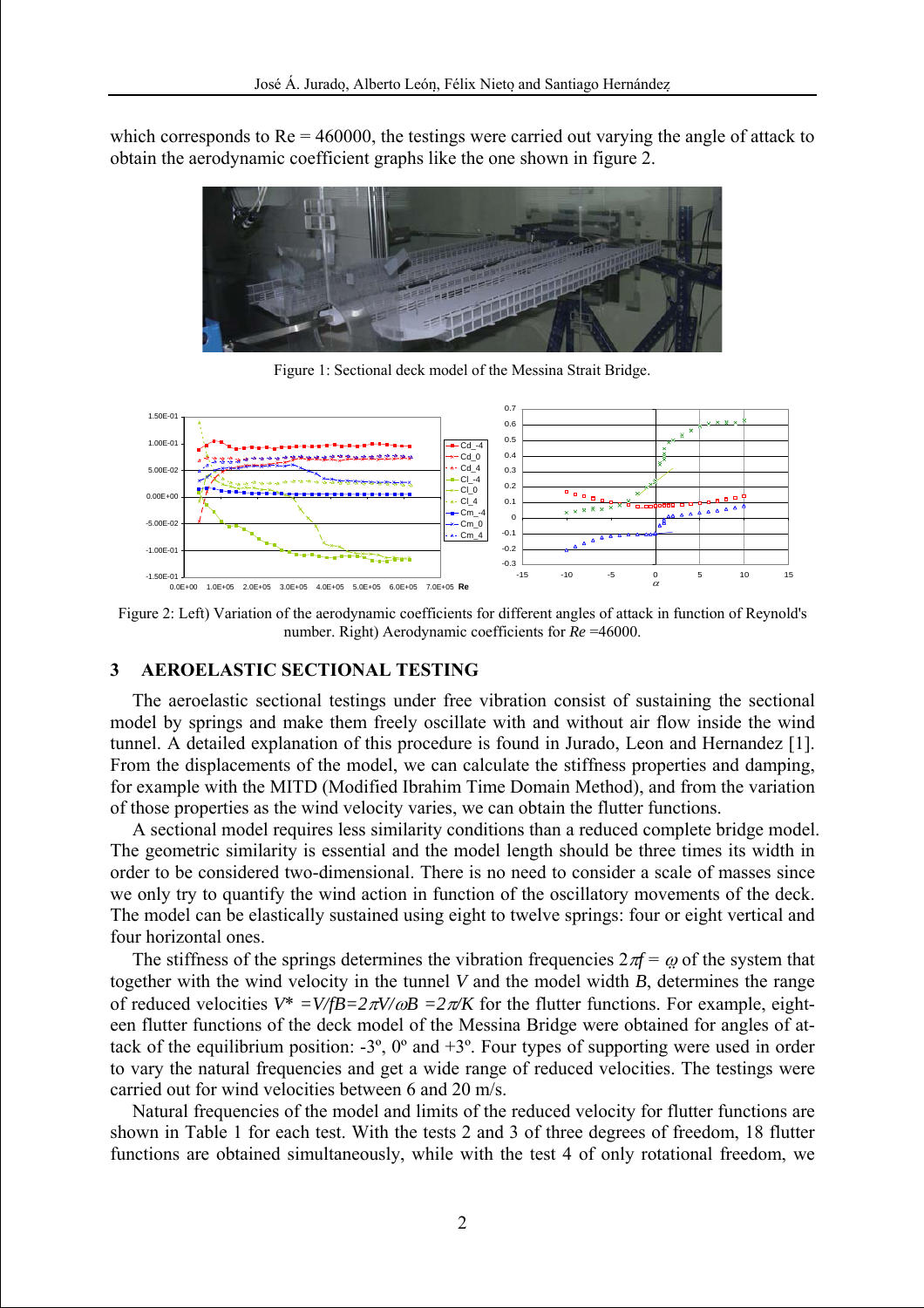|                         | $(A_5^*,A_6^*,H_5^*,$  |       | $(A_1^*,A_4^*,H_1^*,$ |       | $(A_2^*, A_3^*, H_2^*,$                                                                                                       |       |
|-------------------------|------------------------|-------|-----------------------|-------|-------------------------------------------------------------------------------------------------------------------------------|-------|
|                         | $H_6^*, P_1^*, P_4^*)$ |       | $H_4^*, P_5^*, P_6^*$ |       | $H_3^*, P_2^*, P_3^*$                                                                                                         |       |
|                         |                        |       |                       |       | $ f_V f_W f_{\phi_X} V^*(f_v)$ min $V^*(f_v)$ max $ V^*(f_w)$ min $V^*(f_w)$ max $ V^*(f_{\phi_X})$ min $V^*(f_{\phi_X})$ max |       |
| Test 12.22.9 6.8        | 4.521                  | 15.07 | 3.40                  | 11 34 | 1.45                                                                                                                          | 4.85  |
| Test 22.81.7 3.5        | 3.54                   | 11.79 | 5.82                  | 19.41 | 2.82                                                                                                                          | 9.39  |
| Test 3 1.31.4 2.0       | 7.62                   | 25.38 | 7.22                  | 24.09 | 4.90                                                                                                                          | 16.34 |
| $Test 4 \ 0 \ 0 \ 1.14$ |                        |       |                       |       | 8.68                                                                                                                          | 28.95 |

can only identify the flutter functions,  $A2^* \text{ y } A3^*$ . Figure 3 shows some obtained flutter functions.

Table 1: Natural frequencies in each testing and range of reduced velocities for the flutter functions.



Figure 3: Same flutter derivatives of the deck of the Messina bridge in function of the reduced velocity *V\**.

### **4 INFLUENCE OF THE STATIC DEFORMATION ON THE ANGLE OF ATTACK**

Rotation about the axis of the deck can vary some degrees along the deck. For example, 0.6º for the Messina Bridge [2] at the centre span. The deck rotation causes a change in the angles of attack, which affects the aerodynamic coefficient and the flutter coefficient values. The calculation of the static solution of the wind action is carried out by solving the system expressed by:

$$
K(u) \cdot u = f\big[\alpha(u)\big] \tag{1}
$$

where not only the stiffness matrix, **K** depends on the displacements **u**, but also the wind loads **f** that vary with the angle of attack  $\alpha$  along the deck and therefore also depend on **u**. An approximation of the problem (1) consists of considering the deck deformation only in the wind forces.

$$
\mathbf{K} \cdot \mathbf{u} = \mathbf{f} \left[ \alpha(\mathbf{u}) \right] \tag{2}
$$

In this approximation, the influence of the wind forces on the structural stiffness is not considered. The problem is resolved by iterations. This method was applied to the static deformation of the Messina Bridge observing noticeable differences in the deck displacements for the wind velocity over 50m/s as shown in Figure 4.



Figure 4: Deck rotation of the Messina Bridge.